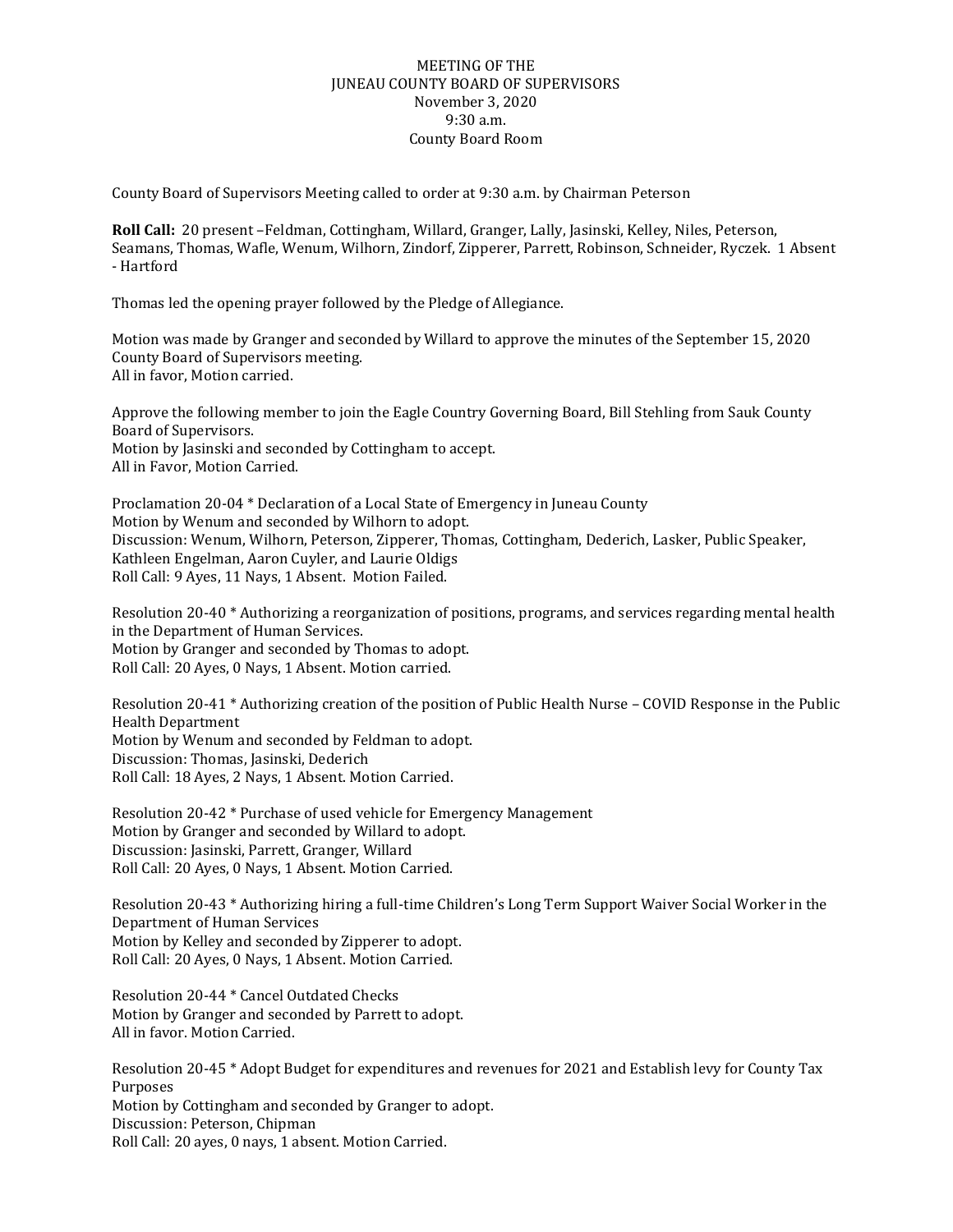Resolution 20-46 \* Land Sale to Bollig Motion by Niles and seconded by Willard to adopt. Discussion: Wilhorn, Zipperer, Parrett, Zindorf. Roll Call: 7 Ayes, 13 Nays, 1 Absent. Motion Failed.

Resolution 20-47 \* Land Sale to Schauer of Tax Delinquent Property Motion by Parrett and Seconded by Lally to adopt.

Resolution 20-48 \* Land Sale to Frish/Novachek of Tax Delinquent Property Motion by Parrett and seconded by Granger to adopt.

Resolution 20-49 \* Land Sale to Becker of Tax Delinquent Property Motion by Granger and seconded by Wafle to adopt.

Resolution 20-50 \* Land Sale to Pilch of Tax Delinquent Property Motion by Lally and seconded by Zipperer to adopt.

Resolution 20-51 \* Land Sale to Quinter of Tax Delinquent Property Motion by Wafle and seconded by Granger to adopt. Discussion: Jasinski, Wilhorn, Granger, Loyd

Schneider exited meeting at 11:00am.

Resolution 20-52 \* Land Sale to Navis of Tax Delinquent Property Motion by Wilhorn and seconded by Granger to adopt.

Resolution 20-53 \* Land Sale to Blackhawk Investments, LLC of Tax Delinquent Property Motion by Granger and seconded by Lally to adopt.

Resolution 20-54 \* Land Sale to Retzlaff of Tax Delinquent Property Motion by Wafle and seconded by Parrett to adopt.

Resolution 20-55 \* Land Sale to Steinman of Tax Delinquent Property Motion by Lally and seconded by Granger to adopt.

Resolution 20-56 \* Land Sale to Galush of Tax Delinquent Property Motion by Granger and seconded by Niles to adopt.

Resolution 20-57 \* Land Sale to Kranz of Tax Delinquent Property Motion by Willard and seconded by Granger to adopt.

Resolution 20-58 \* Land Sale to Maka of Tax Delinquent Property Motion by Lally and seconded by Granger to adopt.

Resolution 20-59 \* Land Sale to Urban of Tax Delinquent Property Motion by Granger and seconded by Thomas to adopt.

Resolution 20-60 \* Land Sale to Raese of Tax Delinquent Property Motion by Granger and seconded by Wilhorn to adopt.

Resolution 20-61 \* Land Sale to Warner of Tax Delinquent Property Motion by Granger and seconded by Lally to adopt.

Resolution 20-62 \* Land Sale to Pavloski Development, LLC of Tax Delinquent Property Motion by Willard and seconded by Wilhorn to adopt. Discussion: Jasinski, Wilhorn Roll Call: 19 ayes, 0 nays, 2 absent. Motion Carried.